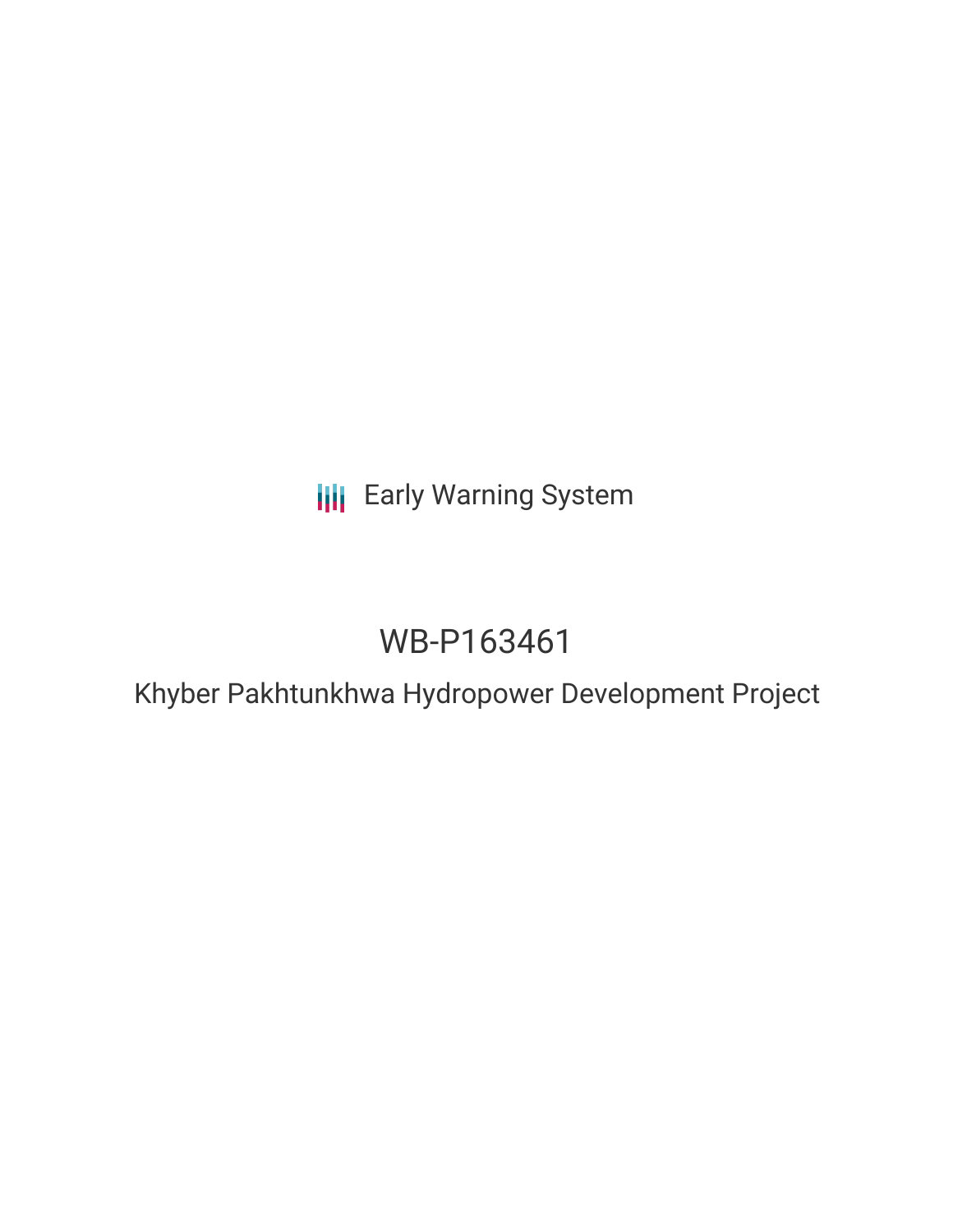



# **Quick Facts**

| <b>Countries</b>               | Pakistan               |
|--------------------------------|------------------------|
| <b>Financial Institutions</b>  | World Bank (WB)        |
| <b>Status</b>                  | Proposed               |
| <b>Bank Risk Rating</b>        | A                      |
| <b>Borrower</b>                | Government of Pakistan |
| <b>Sectors</b>                 | Hydropower             |
| <b>Investment Type(s)</b>      | Loan                   |
| <b>Investment Amount (USD)</b> | \$200.00 million       |
| <b>Project Cost (USD)</b>      | \$659,00 million       |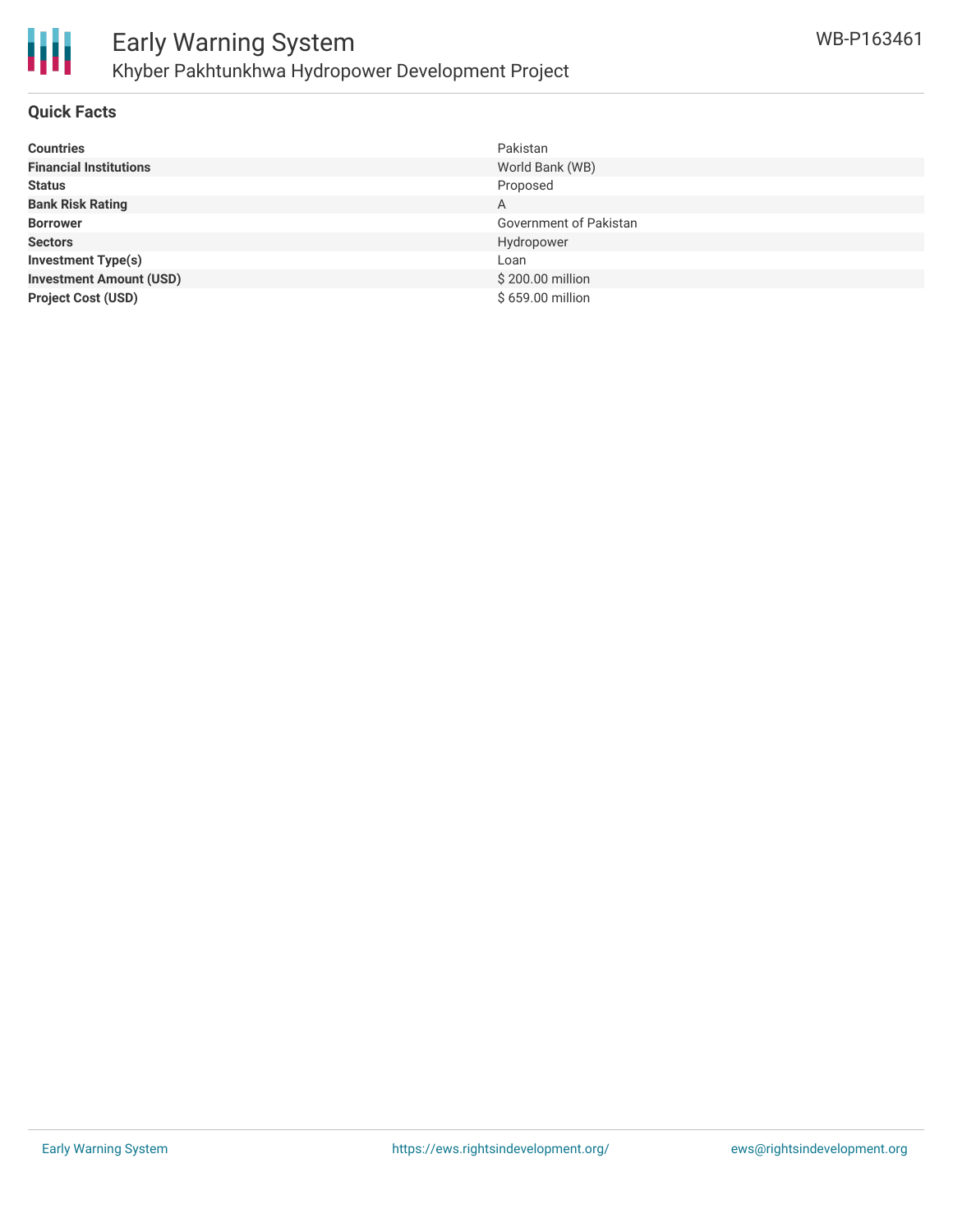

#### **Project Description**

According to the bank document, "the project will support the development of Cascade on Swat River and Panjkora River and their power evacuation. Four run-of-river hydropower schemes have been identified–two each on Swat and Panjkora River divided into following three components based on their status 1) with feasibility, 2) identified sites without feasibility, 3) assessment of new and ongoing schemes for possible bank financing. Their viability will be assessed during project preparation and will be developed in a sequenced manner matching the availability of funds."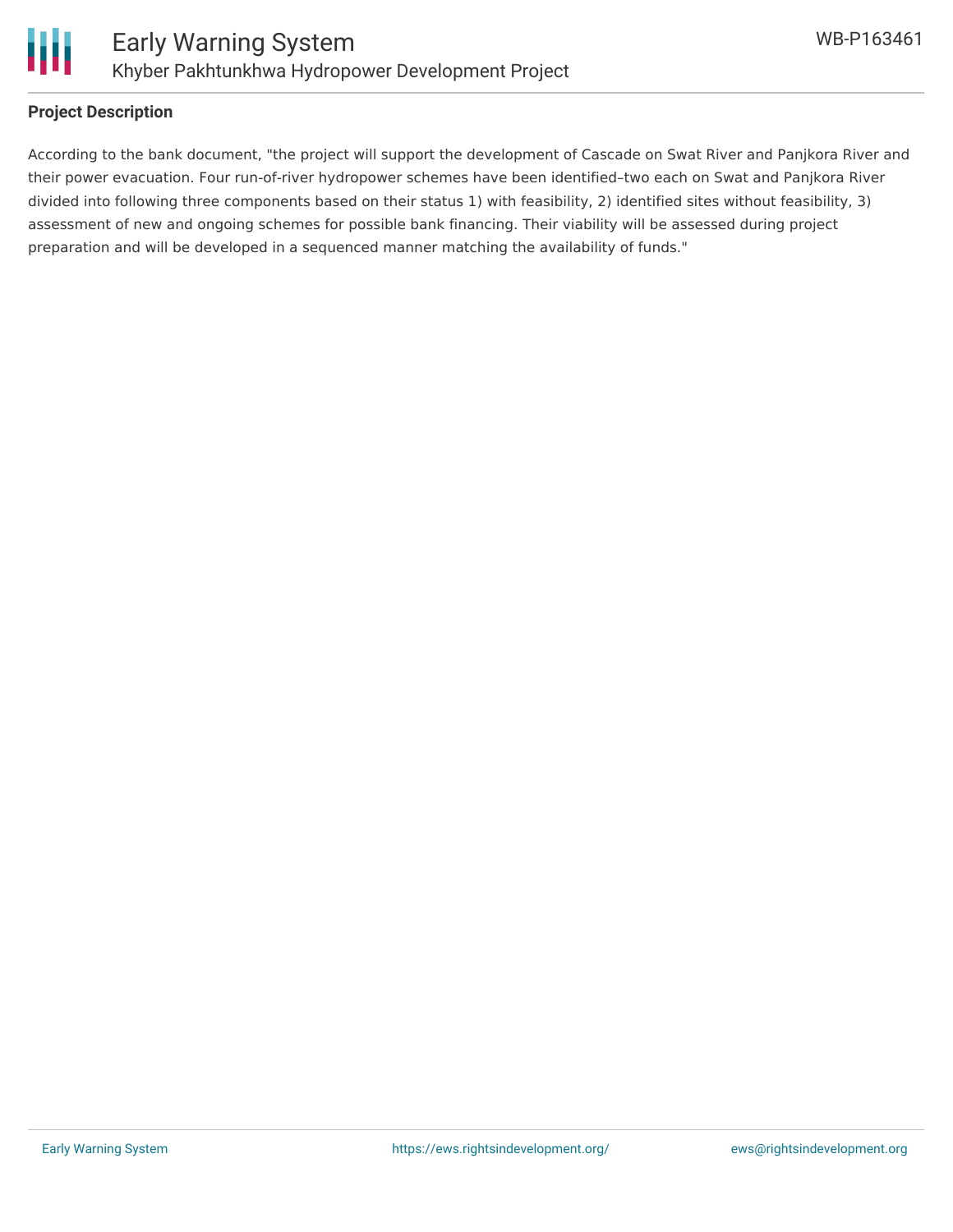

#### **Investment Description**

World Bank (WB)

Co-financing: Local government of borrowing country US\$ 129 million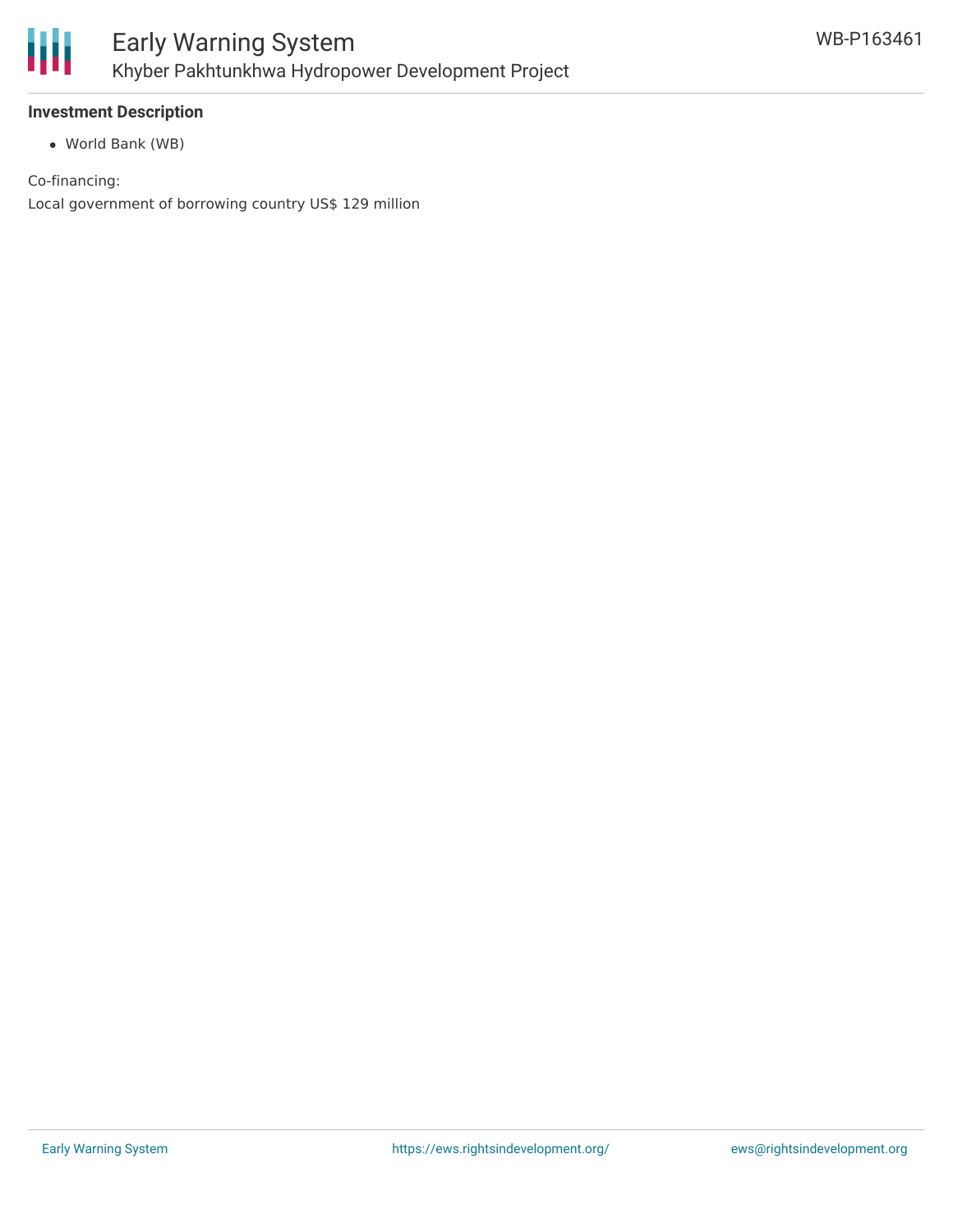

# **Contact Information**

**World Bank** Mohammad Saqib, Masood Ahmad Senior Energy Specialist

**Borrower/Client/Recipient** The Islamic Republic of Pakistan Humaira Ahmed Additional Secretary, Economic Affairs Division

[humaira2875@hotmail.com](mailto:humaira2875@hotmail.com)

#### **Implementing Agencies**

Pakhtunkhwa Energy Development Organization Akbar Khan Chief Executive Officer [akbar.ceo@pedo.pk](mailto:akbar.ceo@pedo.pk)

#### **ACCOUNTABILITY MECHANISM OF WORLD BANK**

The World Bank Inspection Panel is the independent complaint mechanism and fact-finding body for people who believe they are likely to be, or have been, adversely affected by a World Bank-financed project. If you submit a complaint to the Inspection Panel, they may investigate to assess whether the World Bank is following its own policies and procedures for preventing harm to people or the environment. You can contact the Inspection Panel or submit a complaint by emailing ipanel@worldbank.org. You can learn more about the Inspection Panel and how to file a complaint at: <http://ewebapps.worldbank.org/apps/ip/Pages/Home.aspx> .